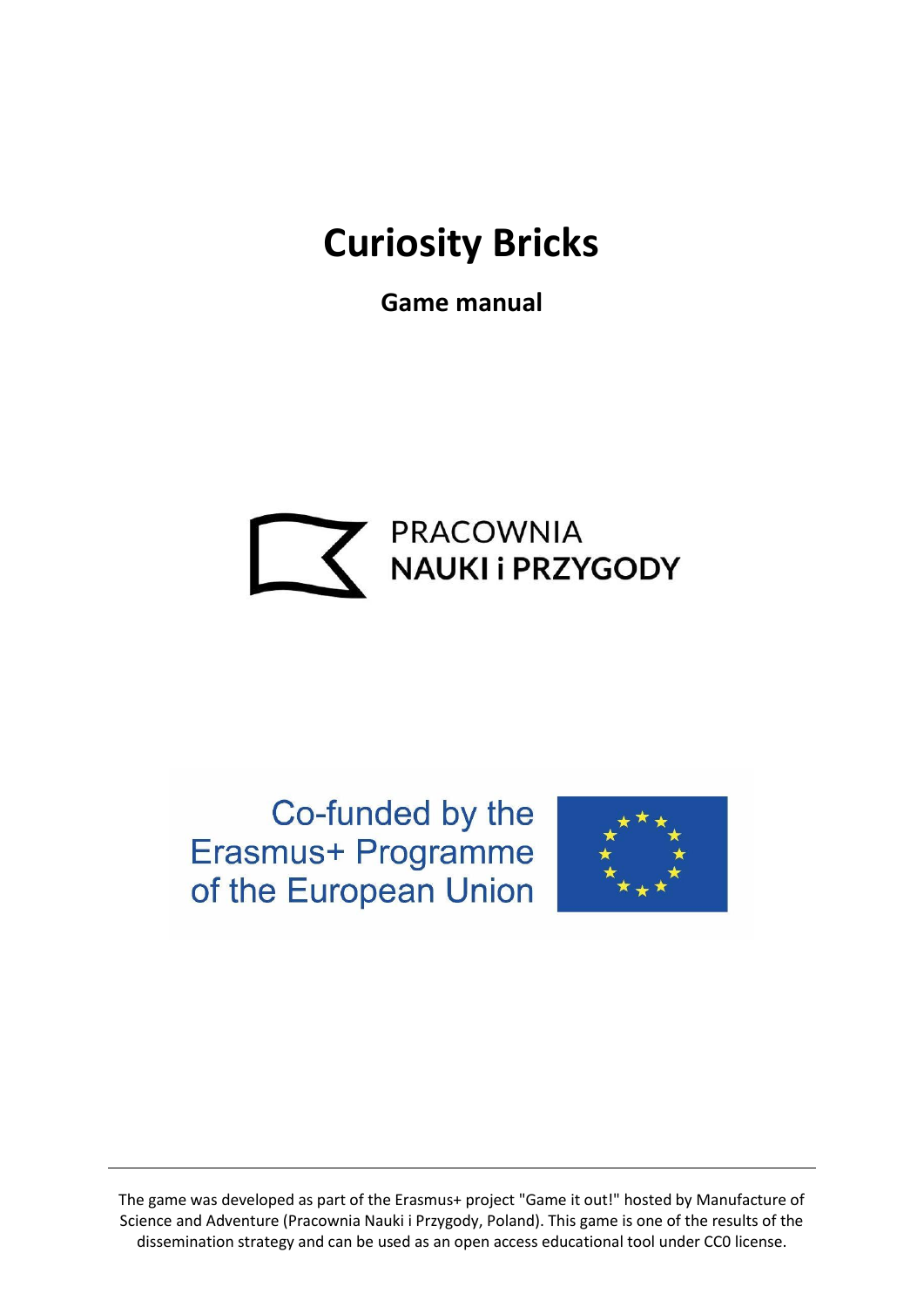# Game Description

# **What is it about**:

Players try to collaborate and estimate the number of red bricks in previously prepared models. The trick is to not get stuck on the basic trainer suggestion about the method of estimation and figure out, you can disassemble the bricks to get the proper result.

#### **Learning goals**:

Anchoring (cognitive bias), lateral thinking, curiosity, creativity, cooperation, communication, decision making

# **Authors**:

Helena Pereira, Inês Bom, José Henriques

# **Number of players**:

2

#### **Time for the game (without debriefing)**:

 $~\sim$  10 minutes

#### **List of components**:

- 6 models (50 100 lego bricks, minimum 3 colors including red)
- Timer
- Paper and pens
- Stickers to identify models)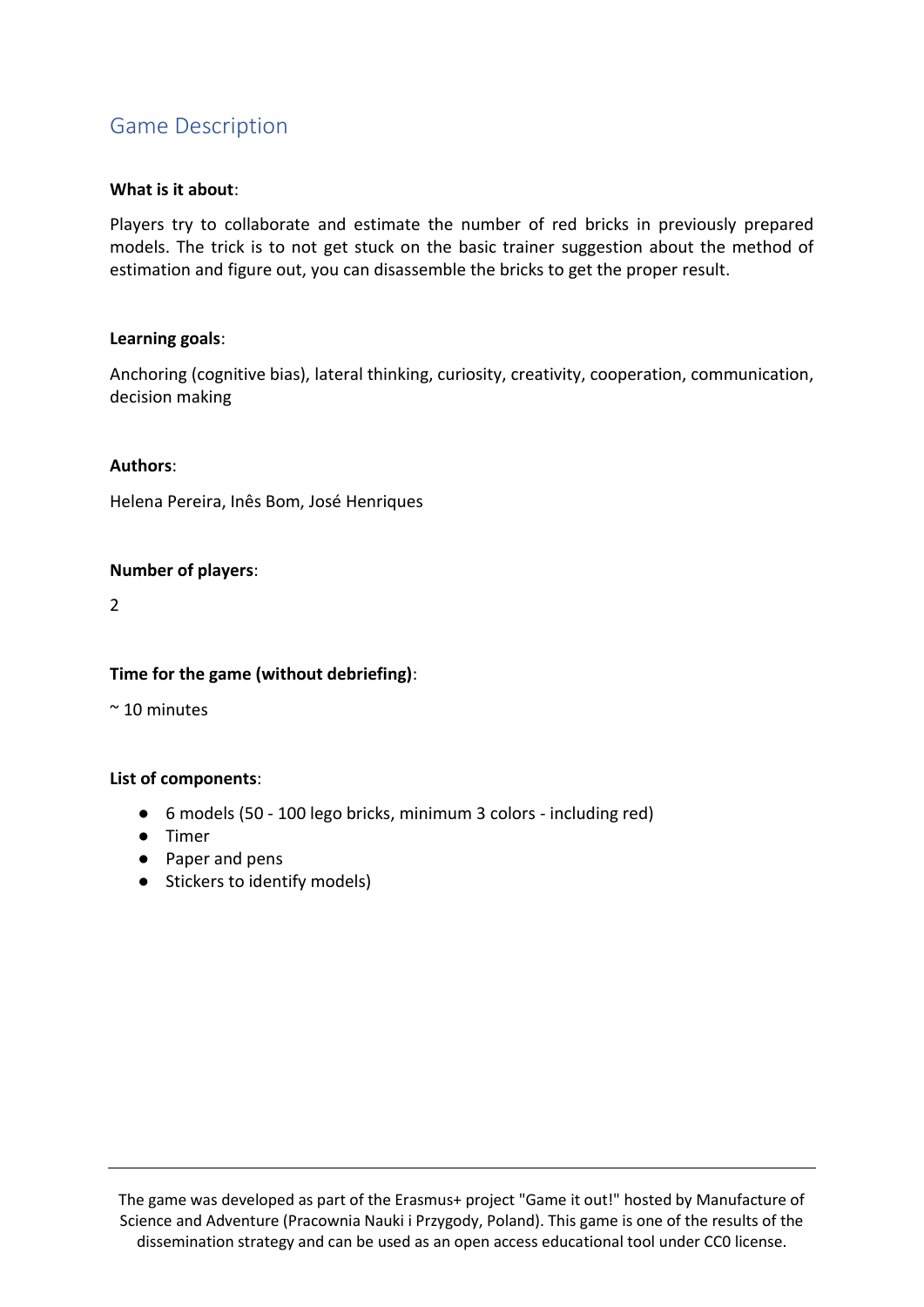# Game Manual

# **Objective**

In this game, (2) players have to cooperate in order to find the total amount of red pieces in all the models. If they guess the correct number, they win. If they don't guess the correct number after four tries, they lose.

Setup: Before starting a game the facilitator needs to secretly assemble six lego models and count how many red dots are in each.

In order to make it easy to identify each model, the facilitator should put a coded sticker (ex: E) in each model and write down, in a paper hidden from the players, how many red dots are in each (model E - 2 red dots). The models should be placed in front of the players, also giving them a piece of paper and a pen.

Lego models should be assembled in a way that some models have only visible red dots, some have both visible and hidden ones and others only have hidden ones The maximum amount of red dots in a single model is 8.



*Example 1: This piece has a total of 2 red dots.*





*Example 2: Assembled model Disassembled model - there are a total of 3 red dots in it.*